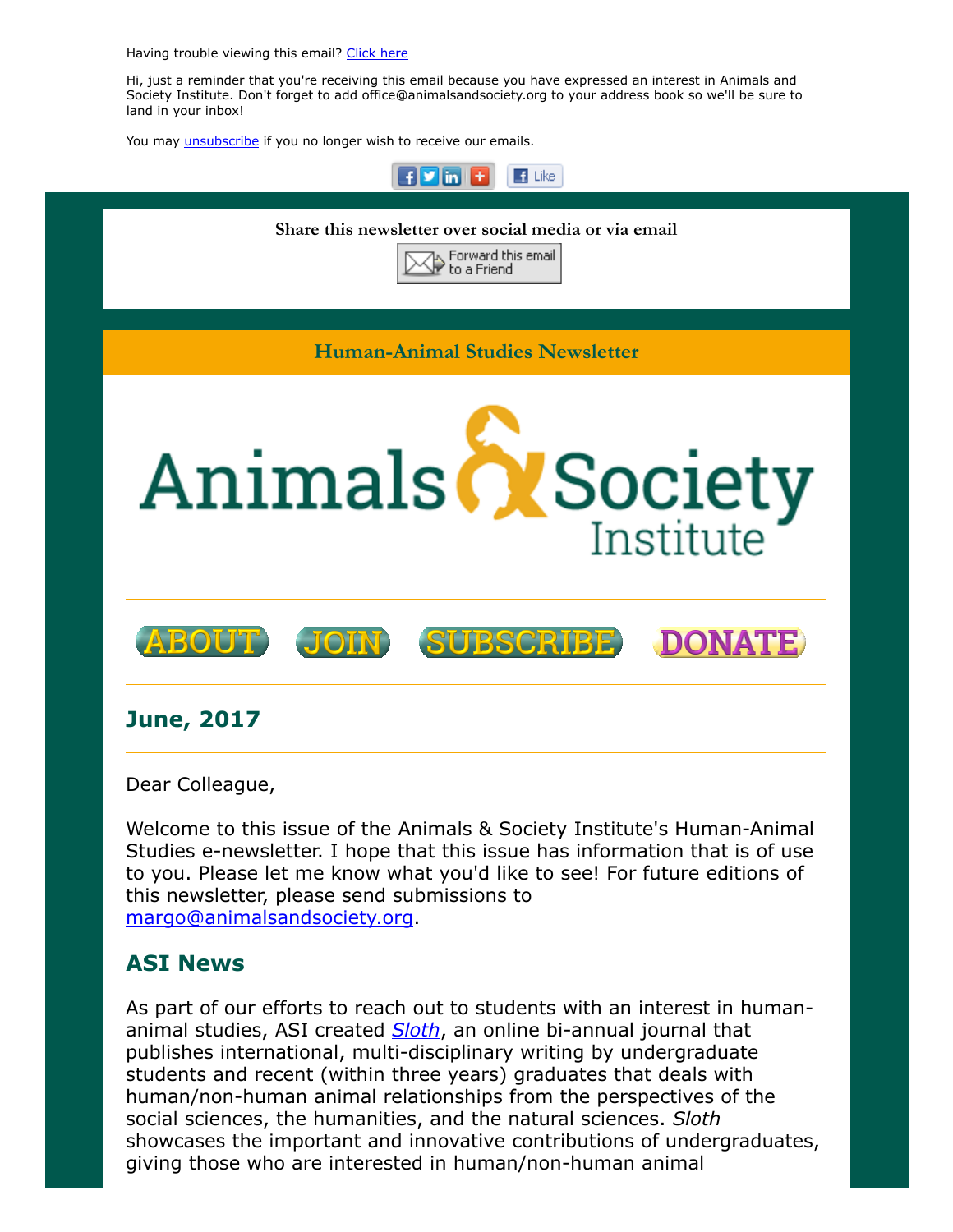relationships a way to contribute to and engage with the field, as well as an opportunity to build their skills, knowledge, and resumes in anticipation of their graduate school careers.

Submission and formatting [instructions](http://www.animalsandsociety.org/sloth-submission-information/) can be found here. Next issue's submissions due September 15!

Our newest SASI chapter, at the University of Redlands, accomplished so much in their first semester! In one semester:

- The group gained an email list of about 30 students, about 6 of whom were regular members.
- They visited Farm Sanctuary in Acton and organized volunteer trips to a local cat shelter.
- They donated \$50 each to Sea Shepherd, Food Empowerment Project, and Il Gattoro D'Aleppo.
- They participated in a teach-in of various progressive student groups on campus, where they spoke to other students about the importance of animal protection in an increasingly divided world. They also joined a coalition of progressive environmental and social justice student groups called the Justice Coalition.

Check them out at their [Facebook](https://www.facebook.com/SASIRedlands/) page and find out more about the SASI program [here!](https://www.animalsandsociety.org/human-animal-studies/sasis/)

### HAS News

Don't forget to register for, and send in an abstract for, the Minding Animals conference! The conference will be held from January 17-24, 2018, in Mexico City. Abstracts close July 15.

- [Registrations](https://mac4.tueventoenweb.com/) and Abstracts
- Details regarding the best [accommodation](http://www.mindinganimals.com/conferences/mac4-ciudad-de-mexico-mexico/venue/) option and how to share costs
- Further details about the [conference](http://www.mindinganimals.com/conferences/mac4-ciudad-de-mexico-mexico/)

Commencing on August 28, the University of Liverpool will host an on-line module for delegates working towards their PgDip/MSc in Veterinary Professional Studies; the module can also be studied as stand-alone, noncredit bearing CPD. The module, titled **[Animals](http://www.liv.ac.uk/cpdvets) and Society**, is worth 20 credits. The aim of this course is to introduce the role of social sciences in the study of animal health and of the impacts of animals in society (focusing on contemporary issues in Europe and Africa). It covers key concepts and qualitative research methods related to the application of social sciences to animal health issues. It also explores issues related to the roles of animals in different societies, differing scientific paradigms and the role of research in policy and decision-making. Themes include:

Human-Animal Interactions (which includes societal views on health, animals as risk and the interplay between human and animal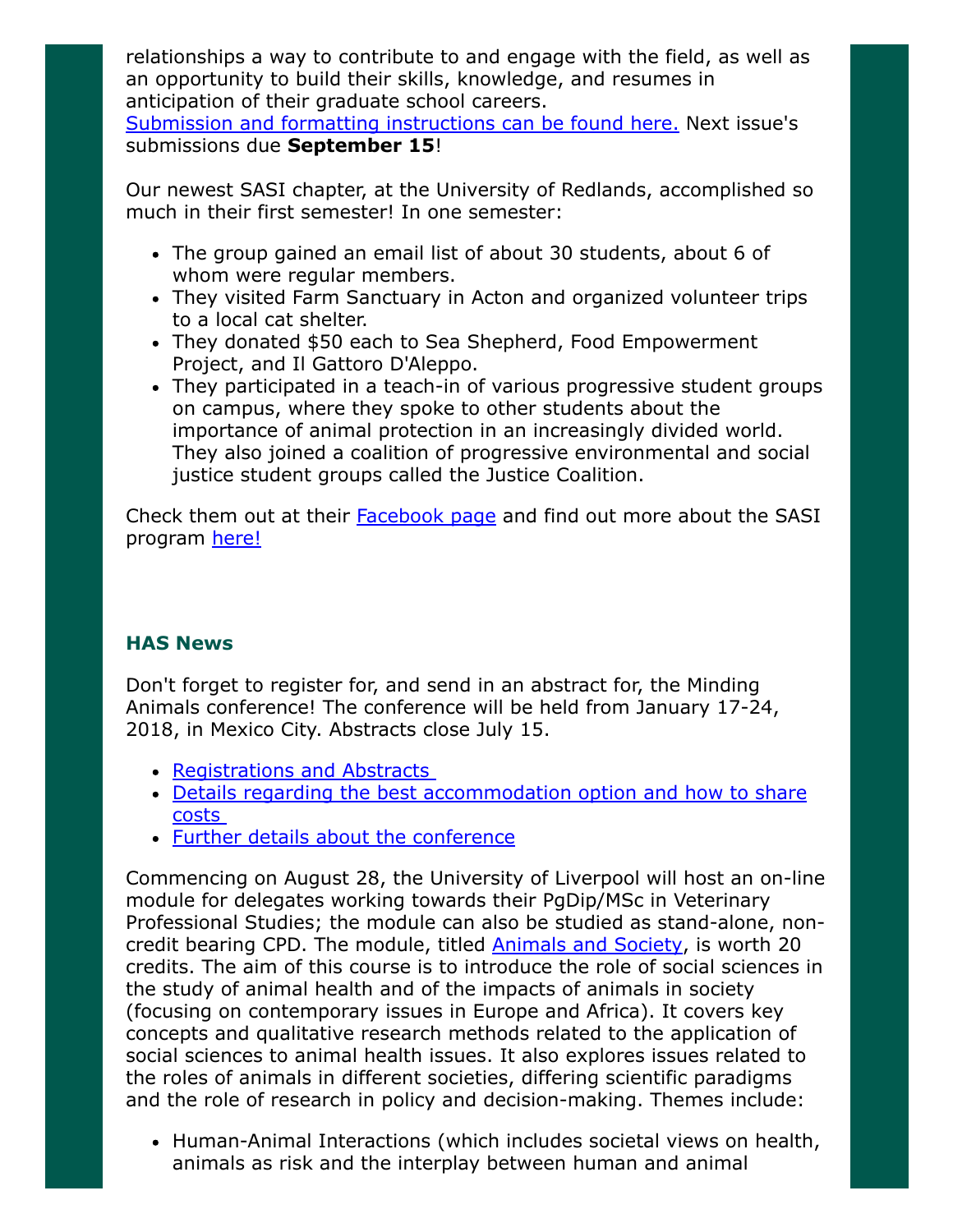health);

- Science, Evidence & Policy (which includes Science, uncertainty & decision-making, Animal disease control and Animal health controversies);
- Animals & Livelihoods (which covers Engaging communities, Animals & international development and Animal Care in low and middle income countries).

The teaching and learning strategy allows students to study at a distance in an online forum that encourages interaction between professional peers as well as the teaching staff, while maintaining flexibility to be available to working professionals on a part time basis. The module comprises introductory lectures and tutorials that enable debate and reflection and uses guided and self-directed preparatory reading. Assessment is through contribution to tutorials, the online learning log, and an essay. Tutors Include:

Dr Carri Westgarth, Research Fellow in Human-Animal Interactions, UoL Dr Rob Christley, Reader in Epidemiology UoL and lead on the PATHS group (People & Animals & Their Health in Society

Dr Gina Pinchbeck, Reader in Veterinary Epidemiology UoL

Dr Sophia Latham Lecturer in Epidemiology and AXA Research Fellowship UoL

Dr Andrew Stringer, Dir Global Health Education &Dir Global Health Initiatives, North Carolina State Univ

For further details contact: [cpdvets@liverpool.ac.uk](mailto:cpdvets@liverpool.ac.uk)

Announcing the second edition of the Master program in Food, Law, and Finance at the [International](http://www.iuctorino.it/studies/m-res/flf-curriculum/#1458836906284-c2210fce-bfcb) University College of Turin (IUC), Italy. The Master program includes a course in animal law/ human-animal studies. The deadline for applications is July 15.

# New Books

Following are some of the books coming out this month that we are excited about!

Bradshaw, G. A. (2017). Carnivore Minds: Who These Fearsome Animals Really Are. Yale University Press. Myth and media typically cast animals we consider predators or carnivores as unthinking killersdangerous, unpredictable, and devoid of emotion. But is this portrait valid? By exploring their inner lives, this pioneering book refutes the many misperceptions that hide the true nature of these animals. We discover that great white sharks express tender maternal feelings, rattlesnakes make friends, orcas abide by an ancient moral code, and much more. Using the combined lenses of natural history, neuroscience, and psychology, G. A. Bradshaw describes how predators share the rainbow of emotions that humans experience, including psychological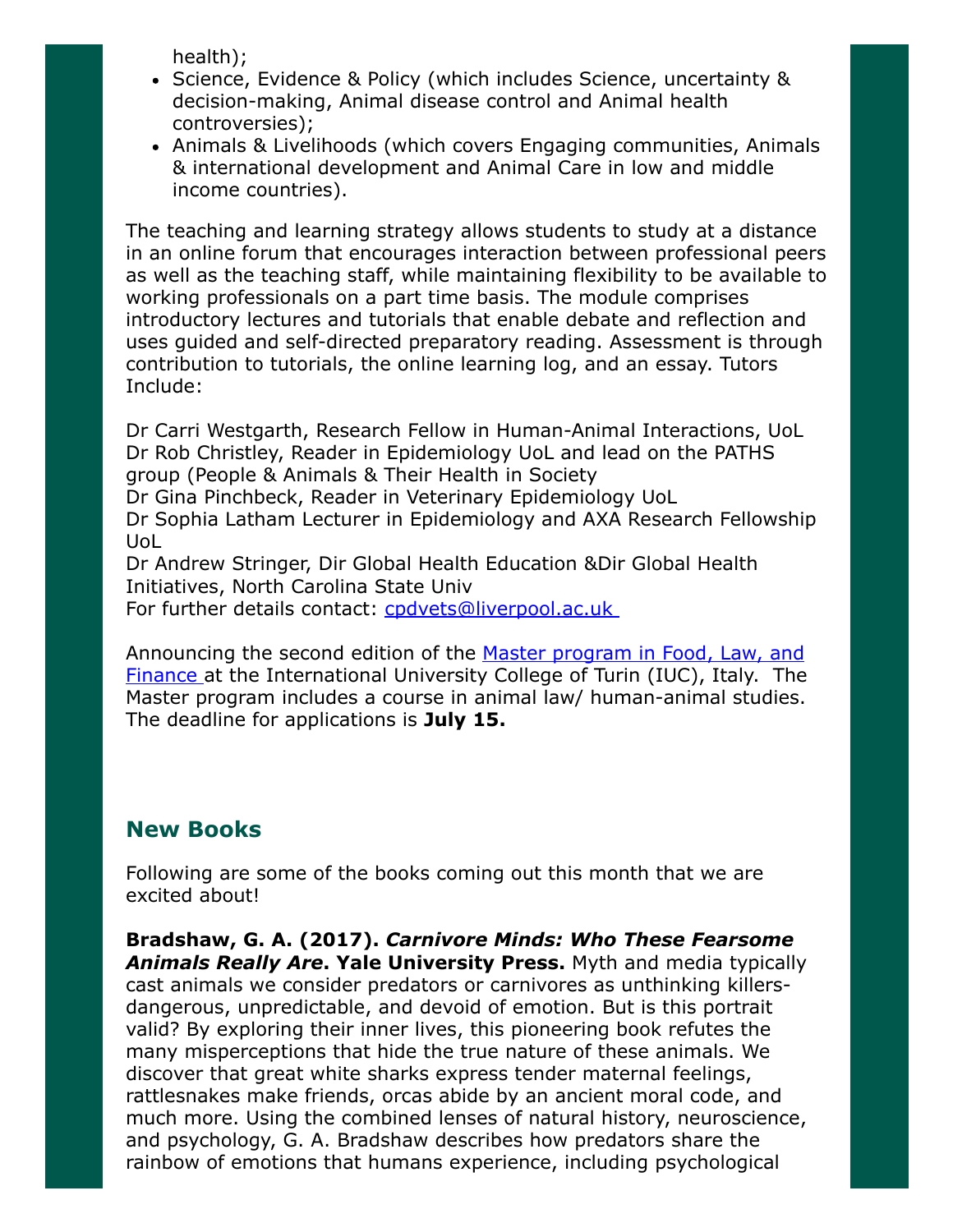trauma. Renowned for leading research on post-traumatic stress disorder (PTSD) in elephants and other species, Bradshaw decries the irrational thinking behind wildlife policies that equate killing carnivores with "conservation." In its place, she proposes a new, ethical approach to coexistence with the planet's fiercest animals.

#### Choné, A., Hajek, I., & Hamman, P. (Eds.). (2017). Rethinking Nature: Challenging Disciplinary Boundaries. Taylor & Francis.

Contemporary ideas of nature were largely shaped by schools of thought from Western cultural history and philosophy until the present-day concerns with environmental change and biodiversity conservation. There are many different ways of conceptualising nature in epistemological terms, reflecting the tensions between the polarities of humans as masters or protectors of nature and as part of or outside of nature. The book shows how nature is today the focus of numerous debates, calling for an approach which goes beyond the merely technical or scientific. It adopts a threefold - critical, historical and cross-disciplinary - approach in order to summarise the current state of knowledge. It includes contributions informed by the humanities (especially history, literature and philosophy) and social sciences, concerned with the production and circulation of knowledge about "nature" across disciplines and across national and cultural spaces. The volume also demonstrates the ongoing reconfiguration of subject disciplines, as seen in the recent emergence of new interdisciplinary approaches and the popularity of the prefix "eco-" (e.g. ecocriticism, ecospirituality, ecosophy and ecofeminism, as well as subdivisions of ecology, including urban ecology, industrial ecology and ecosystem services). Each chapter provides a concise overview of its topic which will serve as a helpful introduction to students and a source of easy reference.

Eagan, R. (2017). Wolf Nation: The Life, Death, and Return of Wild American Wolves. Brenda Peterson. In the tradition of Peter Matthiessen's Wildlife in America or Aldo Leopold, Brenda Peterson tells the 300-year history of wild wolves in America. It is also our own history, seen through our relationship with wolves. The earliest Americans revered them. Settlers zealously exterminated them. Now, scientists, writers, and ordinary citizens are fighting to bring them back to the wild. Peterson, an eloquent voice in the battle for twenty years, makes the powerful case that without wolves, not only will our whole ecology unravel, but we'll lose much of our national soul.

### Hamilton, L., & Taylor, N. (2017). Ethnography after

Humanism. Palgrave. This book argues that qualitative methods, ethnography included, have tended to focus on the human at the cost of understanding humans and animals in relation, and that ethnography should evolve to account for the relationships between humans and other species. Intellectual recognition of this has arrived within the field of human-animal studies and in the philosophical development of posthumanism but there are few practical guidelines for research. Taking this problem as a starting point, the authors draw on a wide array of examples from visual methods, ethnodrama, poetry and movement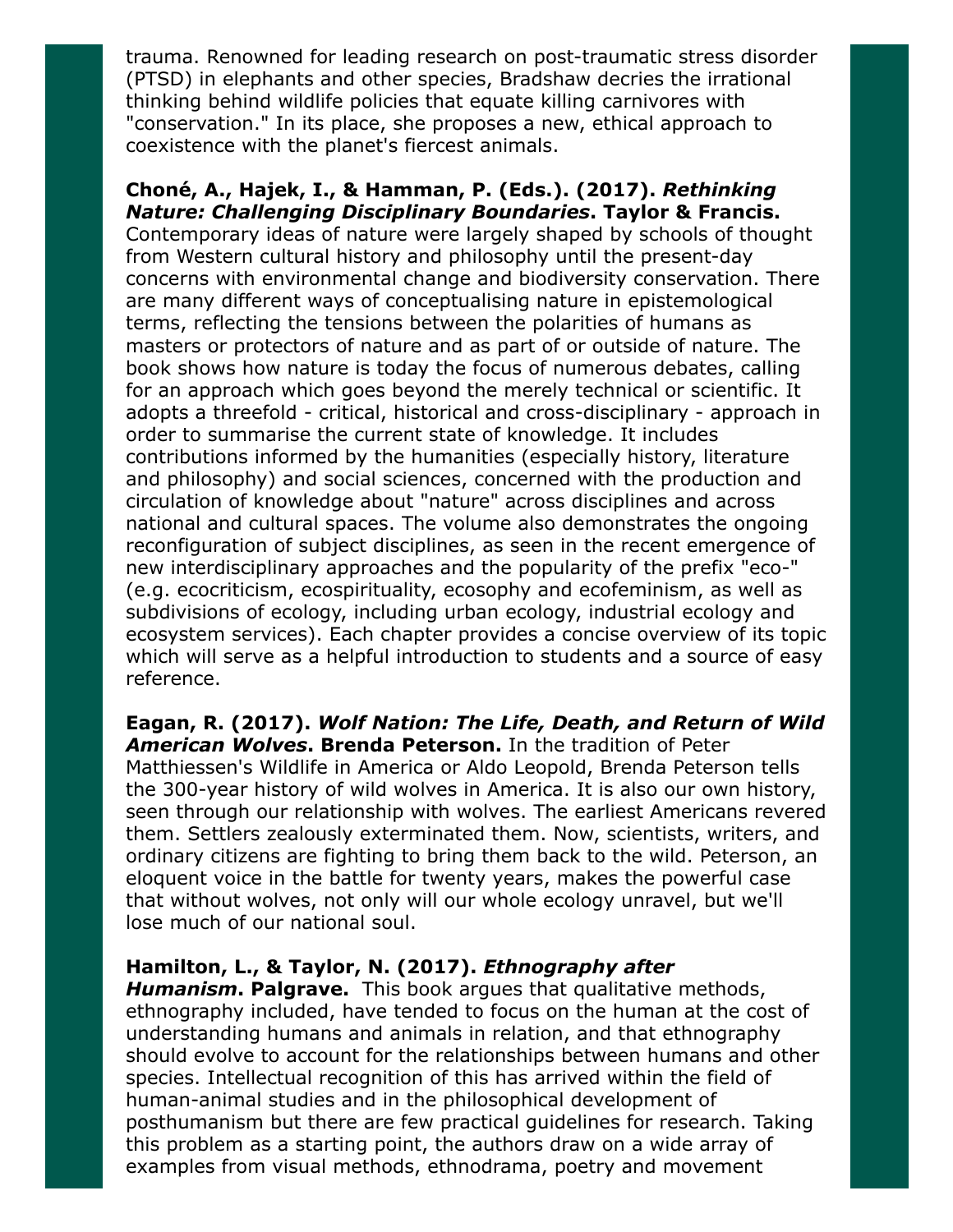studies to consider the political, philosophical and practical consequences of posthuman methods. They outline the possibilities for creative new forms of ethnography that eschew simplistic binaries between humans and animals. Ethnography after Humanism suggests how researchers could conduct different forms of fieldwork and writing to include animals more fruitfully and will be of interest to students and scholars across a range of disciplines, including human-animal studies, sociology, criminology, animal geography, anthropology, social theory and natural resources.

### Kean, H. (2017). The Great Dog and Cat Massacre: The Real Story of World War Two's Unknown Tragedy. University of Chicago

**Press.** The tragedies of World War II are well known. But at least one has been forgotten: in September 1939, four hundred thousand cats and dogs were massacred in Britain. The government, vets, and animal charities all advised against this killing. So why would thousands of British citizens line up to voluntarily euthanize household pets? In The Great Cat and Dog Massacre, Hilda Kean unearths the history, piecing together the compelling story of the life-and death-of Britain's wartime animal companions. She explains that fear of imminent Nazi bombing and the desire to do something to prepare for war led Britons to sew blackout curtains, dig up flower beds for vegetable patches, send their children away to the countryside-and kill the family pet, in theory sparing them the suffering of a bombing raid. Kean's narrative is gripping, unfolding through stories of shared experiences of bombing, food restrictions, sheltering, and mutual support. Soon pets became key to the war effort, providing emotional assistance and helping people to survive-a contribution for which the animals gained government recognition. Drawing extensively on new research from animal charities, state archives, diaries, and family stories, Kean does more than tell a virtually forgotten story. She complicates our understanding of World War II as a "good war" fought by a nation of "good" people. Accessibly written and generously illustrated, Kean's account of this forgotten aspect of British history moves animals to center stage-forcing us to rethink our assumptions about ourselves and the animals with whom we share our homes.

Taylor, S. (2017). Beasts of Burden: Animal and Disability

Liberation. The New Press. How much of what we understand of ourselves as "human" depends on our physical and mental abilities-how we move (or cannot move) in and interact with the world? And how much of our definition of "human" depends on its difference from "animal"? Drawing on her own experiences as a disabled person, a disability activist, and an animal advocate, author Sunaura Taylor persuades us to think deeply, and sometimes uncomfortably, about what divides the human from the animal, the disabled from the nondisabled-and what it might mean to break down those divisions, to claim the animal and the vulnerable in ourselves, in a process she calls "cripping animal ethics." Beasts of Burden suggests that issues of disability and animal justicewhich have heretofore primarily been presented in opposition-are in fact deeply entangled. Fusing philosophy, memoir, science, and the radical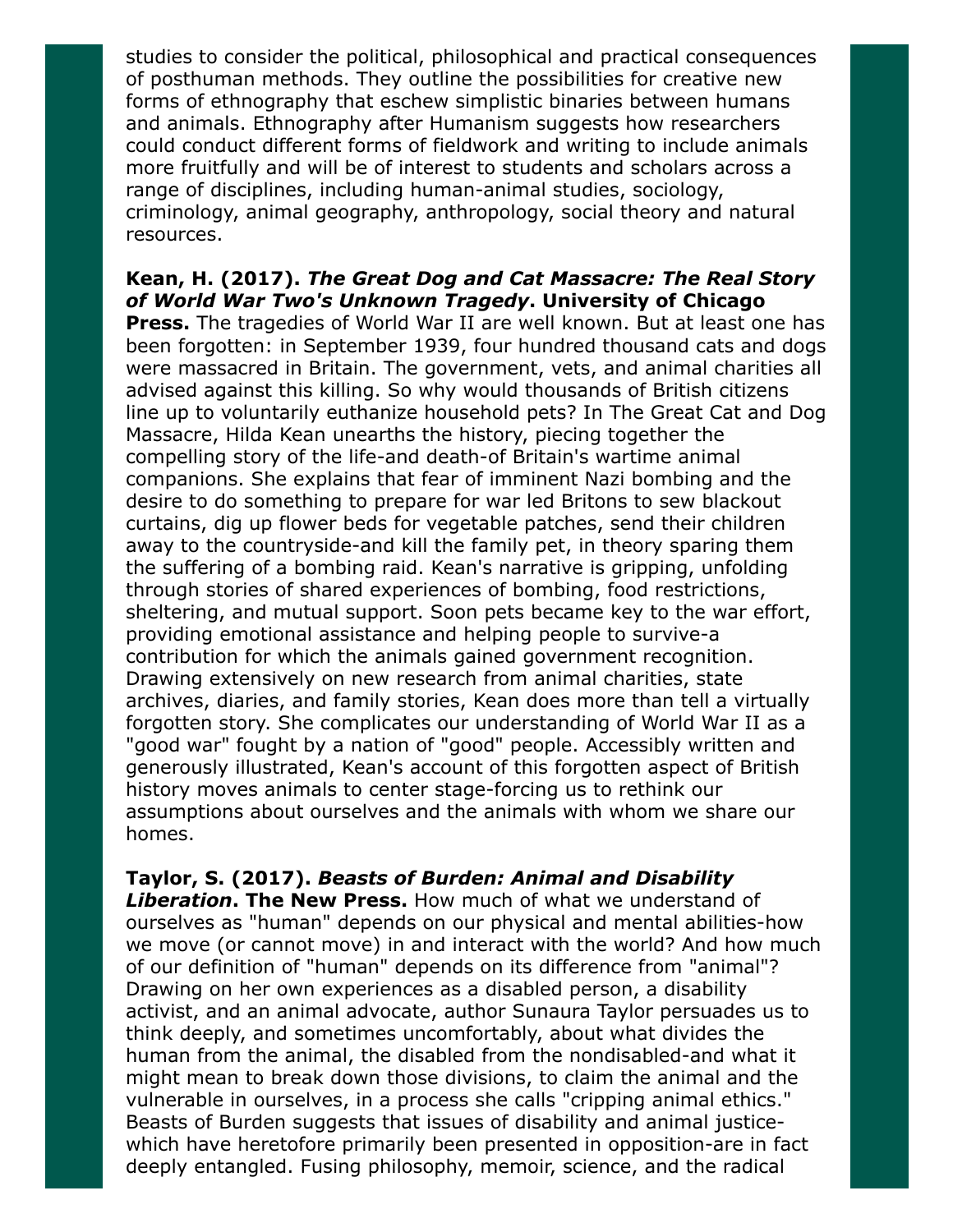truths these disciplines can bring-whether about factory farming, disability oppression, or our assumptions of human superiority over animals-Taylor draws attention to new worlds of experience and empathy that can open up important avenues of solidarity across species and ability. Beasts of Burden is a wonderfully engaging and elegantly written work, both philosophical and personal, by a brilliant new voice.

(All summaries taken from publishers' websites.)

### New Research

Following are some of the latest research articles in the field of humananimal studies:

Alshiban, A. Anthropomorphism in Patricia Highsmith's Fiction. Antonacopoulos, N. M. D. (2017). A Longitudinal Study of the Relation between Acquiring a Dog and Loneliness. Brill.

Arbe Montoya, A. I., Rand, J. S., Greer, R. M., Alberthsen, C., & Vankan, D. (2017). Relationship between sources of pet acquisition and euthanasia of cats and dogs in an animal shelter: a pilot study. Australian Veterinary Journal, 95(6), 194-200.

Baker, T. M. (2017). Exploring Public Opinion of Urban Wildlife and Effective Use of Urban Wildlife Education in Tucson, Arizona (Doctoral dissertation, Prescott College).

Belanger, C. (2017). The Impact Animal-Assisted Interventions Have on Improving Older Adults Quality of Life (Doctoral dissertation, Southern Connecticut State University).

Belanger, C. (2017). The Impact Animal-Assisted Interventions Have on Improving Older Adults Quality of Life (Doctoral dissertation, Southern Connecticut State University).

Beldo, L. (2017). Metabolic Labor Broiler Chickens and the Exploitation of Vitality. Environmental Humanities, 9(1), 108-128.

Brady, L., Young, R. P., Goetz, M., & Dawson, J. Increasing zoo's conservation potential through understanding barriers to holding globally threatened amphibians. Biodiversity and Conservation, 1-15.

Branson, S. M., Boss, L., Padhye, N. S., Trötscher, T., & Ward, A. (2017). Effects of Animal-assisted Activities on Biobehavioral Stress Responses in Hospitalized Children: A Randomized Controlled Study. Journal of Pediatric Nursing, 36, 84-91.

Bretzlaff-Holstein, C. (2017.) The Case for Humane Education in Social Work Education. (Doctoral dissertation, St. Catherine University). Bretzlaff-Holstein, Cini, "The Case for Humane Education in Social Work Education" (2017).Doctor of Social Work Banded Dissertations. St. Catherine University.

Browne, C. M., Starkey, N. J., Foster, T. M., & McEwan, J. S. (2017). Examination of the Accuracy and Applicability of Information in Popular Books on Dog Training. Brill.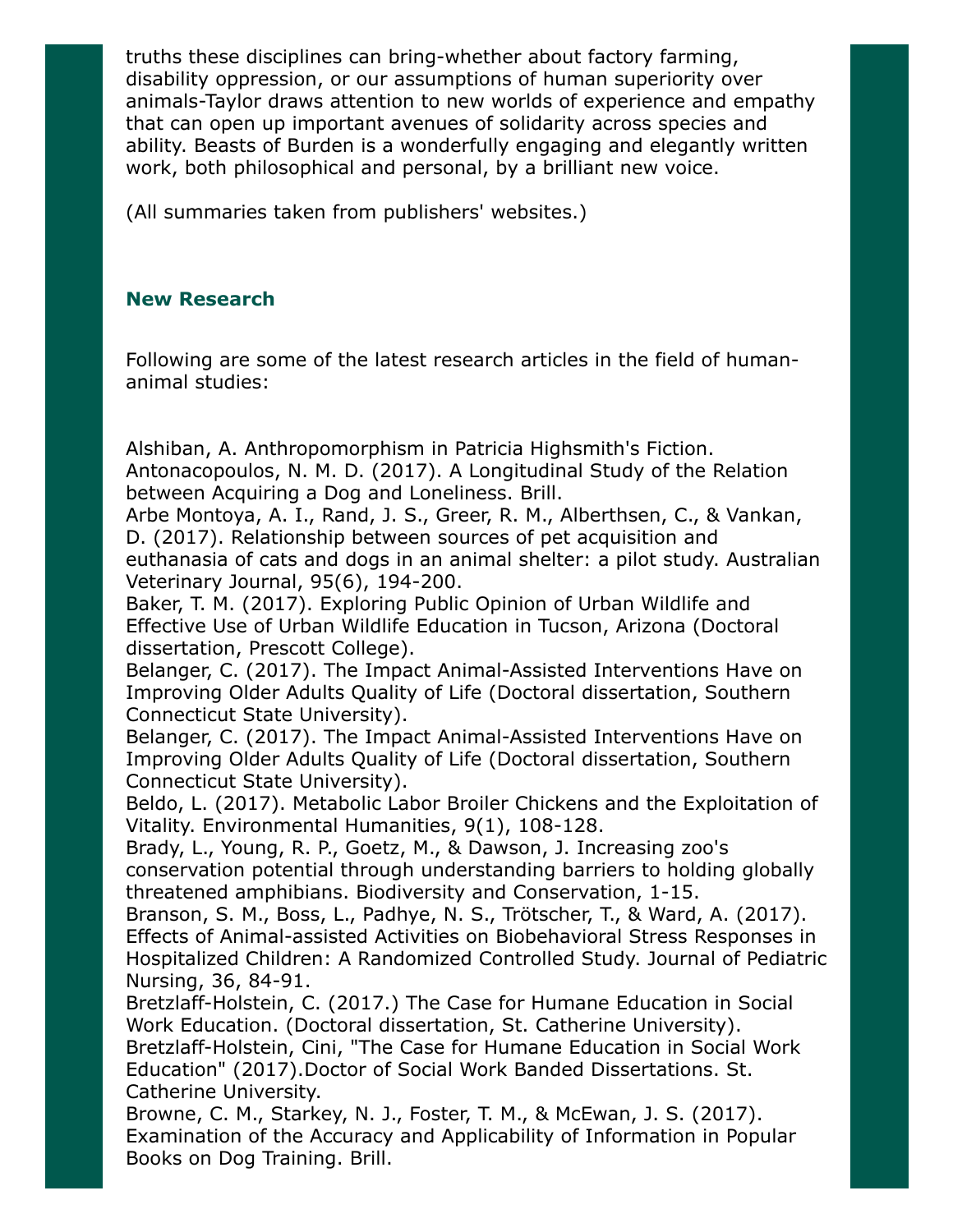Chiles, R. M., & Fitzgerald, A. J. (2017). Why is meat so important in Western history and culture? A genealogical critique of biophysical and political-economic explanations. Agriculture and Human Values, 1-17. Cruise, W. (2017). Thinking with animals: an exploration of the animal turn through art making and metaphor (Doctoral dissertation, Stellenbosch: Stellenbosch University).

Day, A. M. (2017). Companion animals and natural disasters: A systematic review of literature. International Journal of Disaster Risk Reduction, 24, 81-90.

de Gennaro, M. (2017). Multispecies stories, subaltern futures. Futures of Comparative Literature: Acla State of the Discipline Report, 314. Dickinson, G. E., & Hoffmann, H. C. (2017). Saying Goodbye to Family. Society & Animals.

Domańska, E. (2017). ANIMAL HISTORY. History and Theory, 56(2), 267- 287.

Earl, A., Duffy, E., & O'Connor, L. (2017). Animal Interactions in Long-Term Care Facilities in Central New York: A Current Picture (Doctoral dissertation, Utica College).

Fagen, R. M. (2017). Salmonid Jumping and Playing: Potential Cultural and Welfare Implications. Animals, 7(6), 42.

Falcone, J. N. (2017). For Pets' Sake: Is There a Need for Dog Safety Community Education? (Doctoral dissertation, Florida Atlantic University). Falcone, J. N. (2017). For Pets' Sake: Is There a Need for Dog Safety Community Education? (Doctoral dissertation, Florida Atlantic University). Green, M. (2017). Dairying as Development: Caring for "Modern" Cows in Tanzania. Human Organization, 76(2), 109-120.

Grover, N., & Kaur, Z. (2017). Anthropocentrism versus Ecocentrism: An Ecocritical Analysis of the Selected Poems of Robert Frost and Elizabeth Bishop. Educational Quest-An International Journal of Education and Applied Social Sciences, 8(1), 137-144.

Hallyburton, A. (2017). Canine-Assisted Therapies in Autism. Therapeutic Recreation Journal, 51(2), 127-142.

Hermann, U. P., du Plessis, L., & Tshipala, N. N. (2017). Profiling visitor spending at an urban visitor attraction in South Africa. CAUTHE 2017: Time For Big Ideas? Re-thinking The Field For Tomorrow, 452.

Heuberger, R. (2017). Associations of Pet Ownership with Older Adults Eating Patterns and Health. Current Gerontology and Geriatrics Research, 2017.

Hiby, E., Atema, K. N., Brimley, R., Hammond-Seaman, A., Jones, M., Rowan, A., ... & Cleaveland, S. (2017). Scoping review of indicators and methods of measurement used to evaluate the impact of dog population management interventions. BMC Veterinary Research, 13(1), 143.

Horta, O. (2017). Discrimination Against Vegans. Res Publica, 1-15. Huveneers, C., Meekan, M. G., Apps, K., Ferreira, L. C., Pannell, D., & Vianna, G. M. The economic value of shark-diving tourism in Australia. Reviews in Fish Biology and Fisheries, 1-16.

IKI, Y., ITO, T., KUDO, K., NODA, M., KANEHIRA, M., SUETA, T., ... & UNNO, M. (2017). Animal ethics and welfare education in wet-lab training can foster residents' ethical values toward life. Experimental Animals, 17- 0026.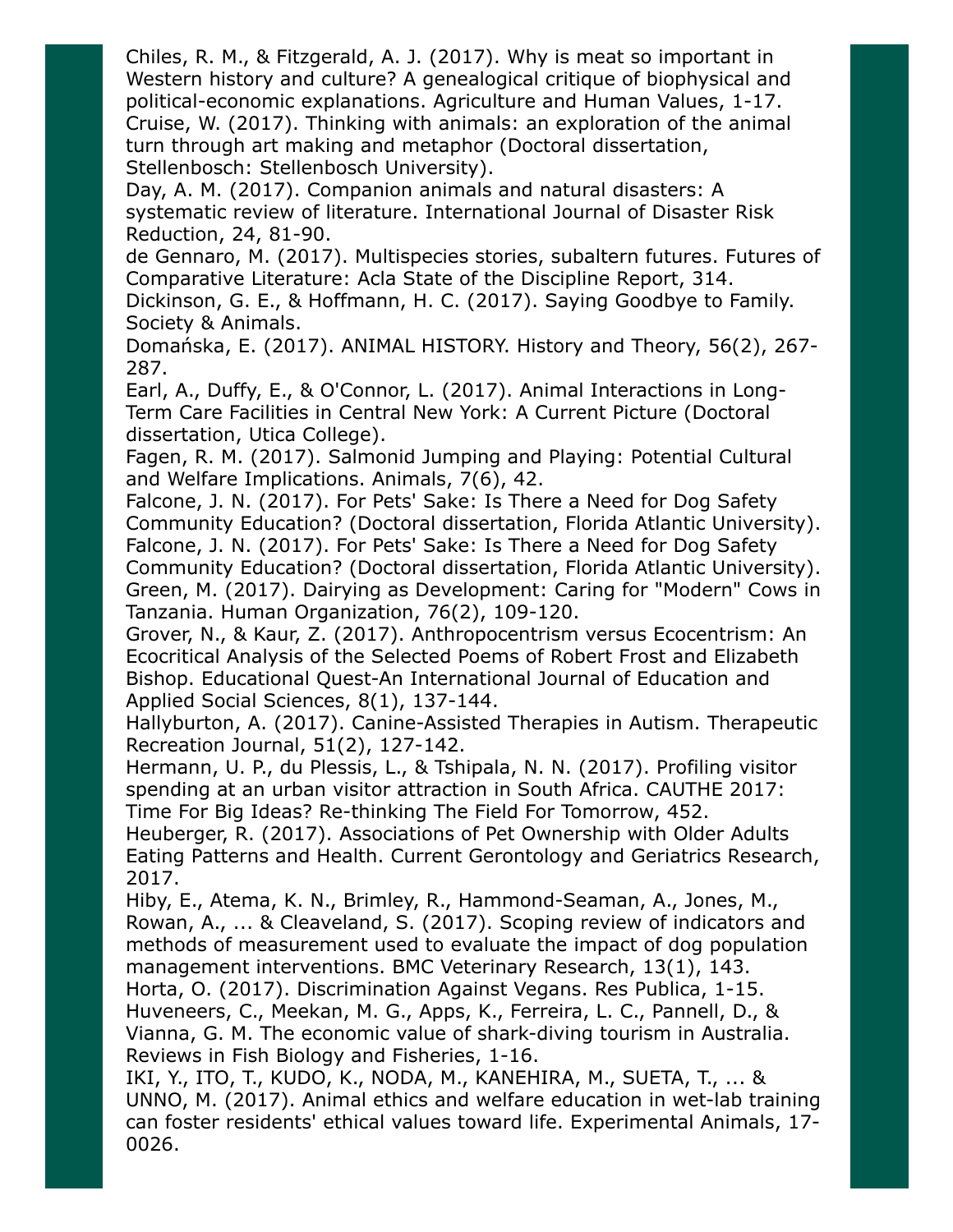Jain, M., R. Gilotra and J. Mital. (2017). Global trends of animal ethics and scientific research. Journal of Medicinal Plants Studies, Volume 5, Issue 2, Part B: 96-105

Margaryan, L., & Wall-Reinius, S. (2017). Commercializing the Unpredictable: Perspectives From Wildlife Watching Tourism Entrepreneurs in Sweden. Human Dimensions of Wildlife, 1-16. Marquard, M. (2017). Puppy Prescriptions: Perceptions of Facility Dogs and Their Contribution to Psychosocial Care in Pediatric Hospitals (Doctoral dissertation, Mills College).

MORMUL, R. P., MORMUL, T. D., SANTOS, G., & SANTANA, A. R. (2017). Looking for attitudes related to amphibian species decline: how are peerreviewed publications of education activities compared to ecological research?. Anais da Academia Brasileira de Ciências, 89(1), 491-496. Nonaka, Y. (2017). For Death is But a Passing Phase of Life: Riding The Grief Waves Resulting From The Death of Pet and Human Loss Within a Culturally Fluid World (Doctoral dissertation, City University of Seattle). O'Connor, R., Coe, J. B., Niel, L., & Jones-Bitton, A. (2017). Exploratory Study of Adopters' Concerns Prior to Acquiring Dogs or Cats from Animal Shelters. Brill.

Pietruch, A., Marsh, A., Steixner, B., Forkey, K., & McFarland, S. (2017). The Supports and Barriers to the Use of Animal-Assisted Therapy in Occupational Therapy Intervention with Adults (Doctoral dissertation, Utica College).

Piotti, P., Spooner, R. M., Jim, H. L., & Kaminski, J. (2017). Who to ask for help? Do dogs form an opinion on humans based on skilfulness?. Applied Animal Behaviour Science.

Robles, M. O. (2017). Comparative literature and animal studies. Futures of Comparative Literature: Acla State of the Discipline Report, 302.

Rosas, J. M., Gámez, A. M., León, S. P., Tirado, G. G., & Nelson, J. B. (2017). Of Rats and People: A Select Comparative Analysis of Cue Competition, the Contents of Learning, and Retrieval. International Journal of Psychology and Psychological Therapy, 17(2), 223-244.

SAYER, K. (2017). The 'modern'management of rats: British agricultural science in farm and field during the twentieth century. BJHS Themes, 1- 29.

Schoenfeld-Tacher, R., Hellyer, P., Cheung, L., & Kogan, L. (2017). Public Perceptions of Service Dogs, Emotional Support Dogs, and Therapy Dogs. International Journal of Environmental Research and Public Health, 14(6), 642.

Scorzato, I., Zaninotto, L., Romano, M., Menardi, C., Cavedon, L., Pegoraro, A., ... & Coppiello, D. (2017). Effects of Dog-Assisted Therapy on Communication and Basic Social Skills of Adults With Intellectual Disabilities: A Pilot Study. Intellectual and Developmental Disabilities, 55(3), 125-139.

Signal, T., Taylor, N., Burke, K. J., & Brownlow, L. (2017). Double Jeopardy: Insurance, Animal Harm, and Domestic Violence. Violence Against Women, 1077801217711266.

Srinivasan K., (2017), Conservation biopolitics and the sustainability episteme, Environment and Planning A (Online First)

Srinivasan K., Kasturirangan R., (2017) Violent love: Conservation and invasive alien species, in International Handbook of Animal Abuse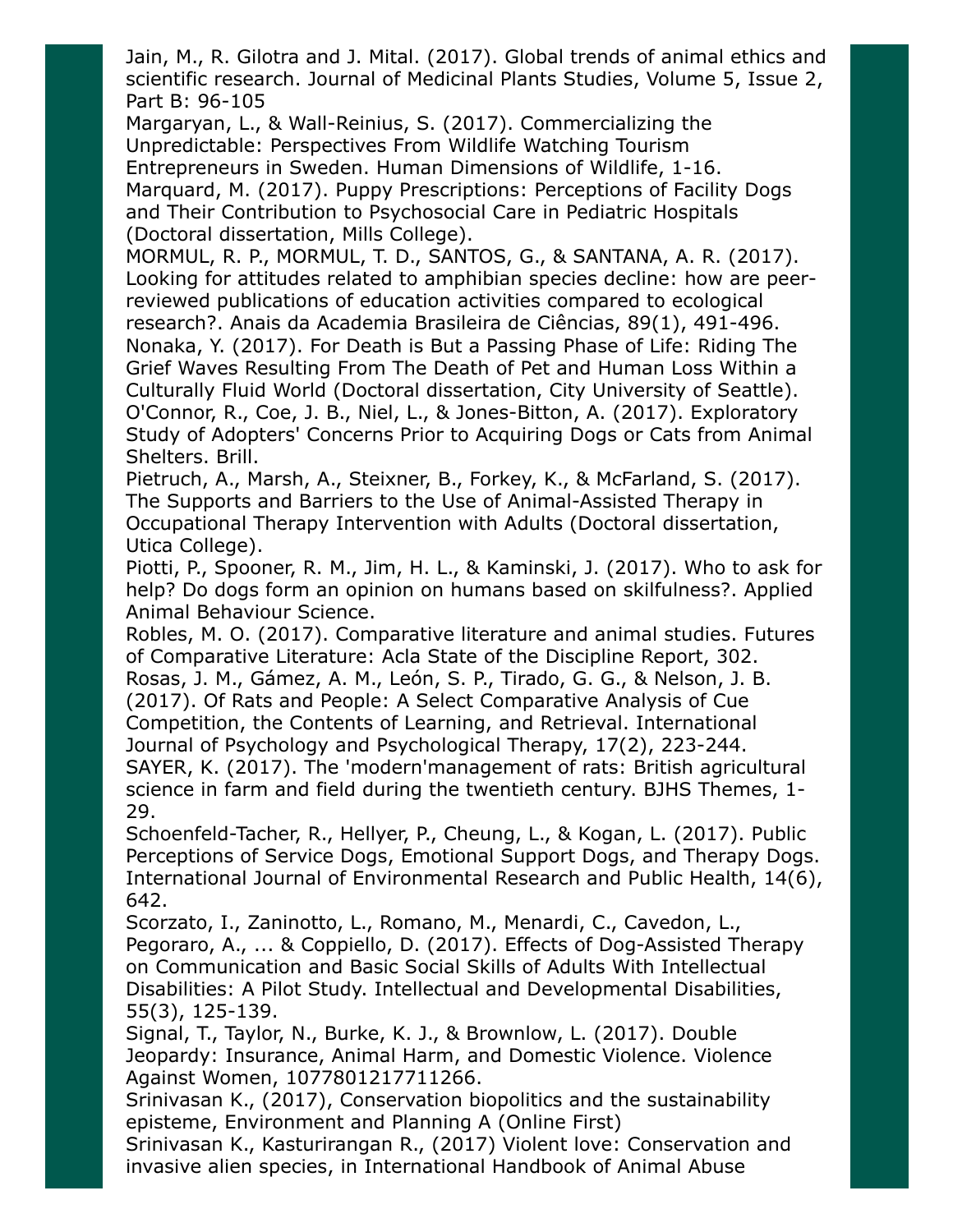Studies, (eds. Bierne P., Pierpoint H., Maher J.), Palgrave Macmillan. Srinivasan, K & Kasturirangan, R 2017, 'In search of Common Ground: Political Ecology and Conservation in the Development Age' Geoforum. Swearingen, A. J. (2017). Exploring Second Language Reading Engagement Through a Canine-Assisted Reading Program (Doctoral dissertation, The University of Texas at San Antonio). van der Borg, J. A., Graat, E. A., & Beerda, B. (2017). Behavioural testing based breeding policy reduces the prevalence of fear and aggression related behaviour in Rottweilers. Applied Animal Behaviour Science. Videla, M. D., & Olarte, M. A. (2017). Dogs' Demographic Characteristics Associated with Relationship Differences Perceived by the Guardian. European Scientific Journal, ESJ, 13(15). Zhifeng, X. I. A. O., & Qiong, L. U. O. (2017). Inquiry Into the Subjectivity of Major Environmental Pollution Crimes: From the Perspective of Weak Anthropocentrism. Higher Education of Social

Science, 12(1), 8-11.

### **Journals**

An upcoming special issue of **Humanimalia** invites papers on the subject of "Breed" from multiple disciplinary and geographic perspectives, and from any time period. The concept of "breed" has become central to many industries and economies in the twentieth and twenty-first centuries; yet, as the work of Harriet Ritvo, Donna Landry, Richard Nash, Sandra Swart, and Margaret Derry-among many others-variously demonstrates, the consolidation of "breed" in its modern form is a relatively recent historical development that is enmeshed in the history of human identity. Closely aligned with imperial agendas, scientific developments, and fluctuating understandings of humanity, the idea of breed has proven to be an essential component to understanding the modern world. Breed is central to understandings of 'co-evolution' and 'intra-action', yet, what breed constitutes, how it functions within the modernizing framework, and how it differs between time periods and geographic locations remain largely open questions. Send abstracts (500- 1000 words) and queries by July 15 to: kristen.quest@unbc.ca or [monica.mattfeld@unbc.ca](mailto:monica.mattfeld@unbc.ca)

**Animal Law Review** is the nation's oldest law journal devoted entirely to the discussion of legal issues relating to animals. Soon entering its twenty-third year of publication, Animal Law Review has gained national recognition, boasting several hundred subscribers. Animal Law Review is dedicated to providing a balanced, scholarly forum for discussing these and other animal-related legal issues. Volume 23.1 came out in mid-April and Volume 23.2 will be released in mid-August or early September. The editors accept submissions for the journal on a rolling basis. Instructions for submissions can be easily accessed via this [link.](https://law.lclark.edu/law_reviews/animal_law_review/submission_information.php) Email se[animallaw@lclark.edu](mailto:se-animallaw@lclark.edu) with any questions.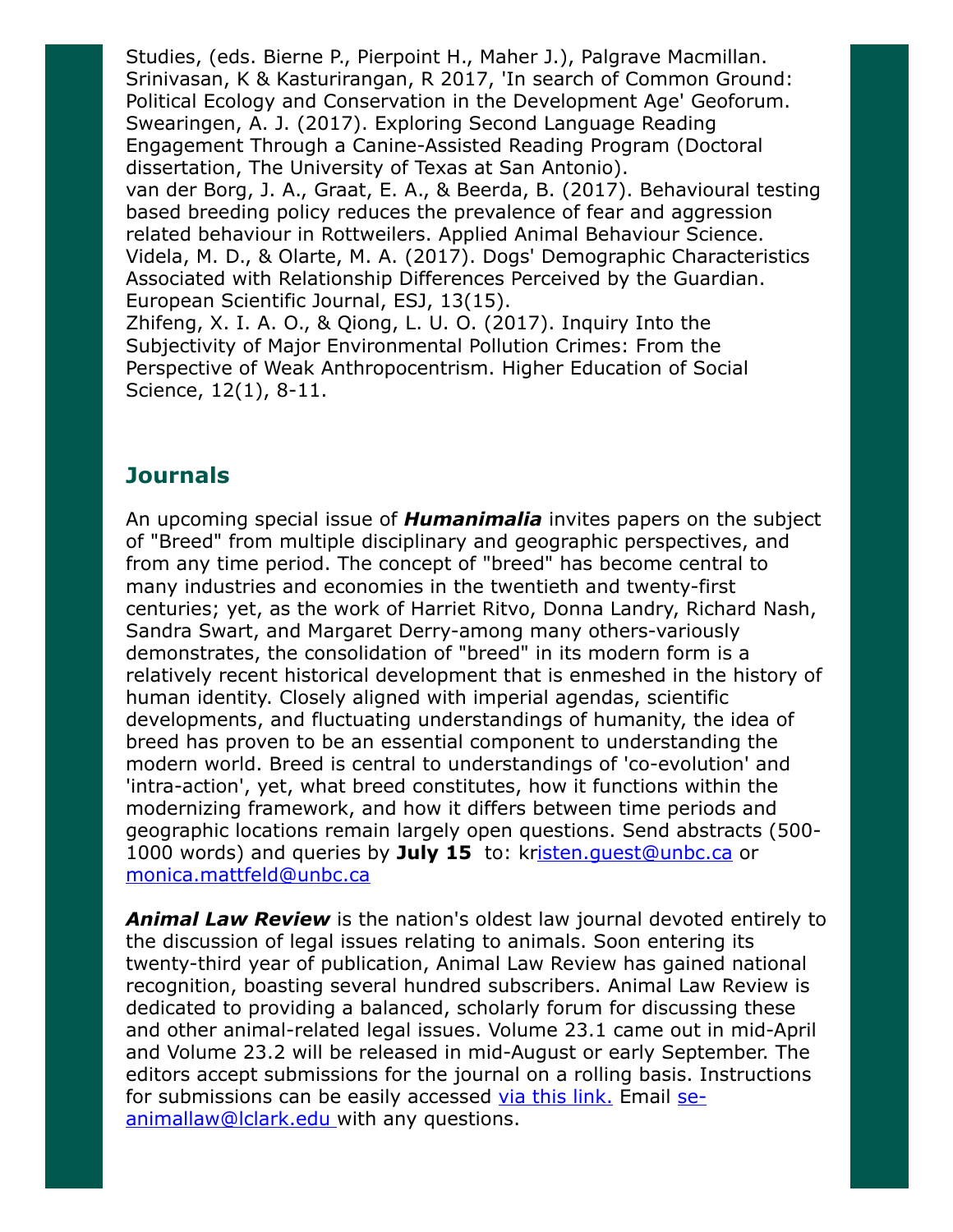**Animal [Studies](http://ro.uow.edu.au/cgi/submit.cgi?context=asj) Journal** is seeking submissions from scholars and creative practitioners for a special edition focusing on the themes of the forthcoming Australasian Animal Studies Association conference 'Animal Intersections', to be held at the University of Adelaide 3-5 July, 2017. The journal is interested in papers which address the fractures, tensions and layers of intersection across human-animal relations, and in particular for the lives of non-human animals. Papers might engage with the practices and methods associated with theories of intersectionality in order to enrich the study of non- human animal lives and their interface with human society. If you are interested in submitting an essay for consideration, please visit the journal website and consult submission rules and policies. Length of contributions is generally 4000-6000 words for articles, 1000-6000 for creative works plus images. Submissions are due no later than July 31.

**[Between](http://digitalcommons.calpoly.edu/bts/submission_guidelines.html) the Species** will publish a special journal issue in honor of Tom Regan. Please consider submitting a paper that is related to Tom Regan's work. The deadline is July 1. When submitting a manuscript, indicate that you'd like your paper to be considered for this special issue.

### Upcoming Meetings

Edge Hill University Centre for Human Animal Studies [Conference:](http://enterprisesstore.edgehill.ac.uk/product-catalogue/conferences/conferences/centre-for-human-animal-studies-animals-and-social-change-conference-29th-30th-june-2017) Animals and Social Change June 29-30, Liverpool Quaker Meeting House.

[Australasian](http://aasa2017.com.au/#_home) Animal Studies Association Conference 2017: Animal Intersections. July 3-5, University of Adelaide.

Abuse and Safeguarding under conditions of Austerity and Globalisation. July 7, Manchester Metropolitan University. Find out more by emailing [k.kardas@mmu.ac.uk](mailto:k.kardas@mmu.ac.uk)

[International](http://www.mindsnmotionsymposium.org/) Symposium for Equine Welfare and Wellness. July 11-13, Wartenberg-Rohrbach, Germany.

Critical Animal Studies: Forging Alliances and [Intersections](http://www.criticalanimalstudies.org/oceania-conference/) . July 15-16, Melbourne, Australia.

Society for the Study of Ethics and Animals workshop. August 9, University of Colorado, Boulder.

World Congress on [Alternatives](http://wc10seattle.org/2017/Home.aspx) and Animal Use in the Life Sciences. August 20-24, Seattle, WA

7th [International](http://wafl2017.com/) Conference on the Assessment of Animal Welfare at Farm and Group Level. September 5-8, Wagingen, Netherlands.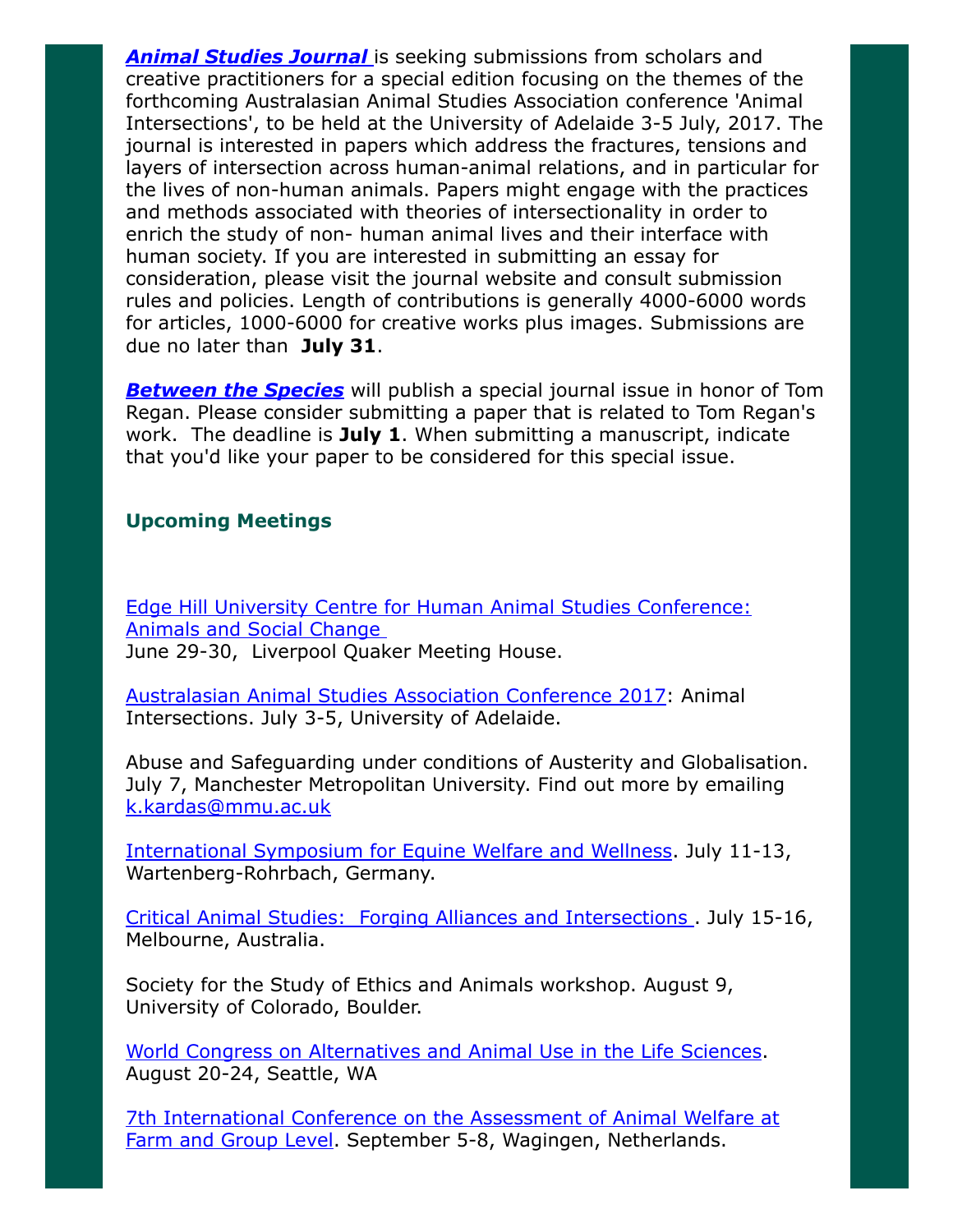Development for Species: Animals in society, animals as society. September 18-19, Deakin University, Melbourne City campus.

[Decolonization](https://www.uni-kassel.de/projekte/fileadmin/datas/projekte/tier-mensch-gesellschaft/cfp_decolonization_wildlife.pdf) and the Politics of Wildlife in Africa, an International Conference. September 26-30, Stellenbosch Institute of Advanced Study, South Africa.

[Working](http://www.britishanimalstudiesnetwork.org.uk/FutureMeetings/WorkingwithAnimals.aspx) with Animals. October 6-7, University of Southampton.

First [International](http://clivewynne.wixsite.com/caninescience2017) Canine Science Conference. Arizona State University, October 6-8, Tempe, AZ.

[International](http://www.icbb.vu.edu.pk/) Conference on Agricultural and Food Science/International Conference on Biotechnology and Bioengineering. October 25-27, 2017 Lahore, Pakistan.

Animal Law [Conference](http://animallawconference.org/). October 13-15, Portland, Oregon.

5th European [Conference](https://animalsconferencelund.wordpress.com/) for Critical Animal Studies. October 26-28, Lund University, the Pufendorf Institute

Minding [Animals](http://www.mindinganimals.com/conferences/mac4-ciudad-de-mexico-mexico/). January 17-24, 2018, Mexico City.

2018 Association of [Professional](http://www.aphe.org/) Humane Educators (APHE) annual humane education conference. March 7-9, 2018, Orlando, Florida.

# Calls for Papers: Conferences

### Development for Species: Animals in society, animals as society.

September 18-19, Deakin University, Melbourne City campus. This symposium aims to introduce nonhuman species, particularly farmed animals, into the development discourse as stakeholders, and critical members of societies, rather than their current status as environmental/economic commodities in development. With the rise of human-animal scholarship, development scholars are increasingly recognising the importance of including non-human animals in our academic endeavours, and the urgency of studying animals as actors, as well as subjects of marginalisation in societies. Together with the mounting evidence that directly link animal agriculture to planetary catastrophes like climatic change, the impetus to examine the role of animals in our shared species ecological and social worlds is of growing urgency. The organisers seek abstracts in the areas including but not limited to:

- Urban/rural sociologies and animals
- Religion, culture and animals
- 'Food' and sociology of farmed/production animals
- Sociology of relationships and animals
- Sexual Politics of Meat gendered violence in animal farming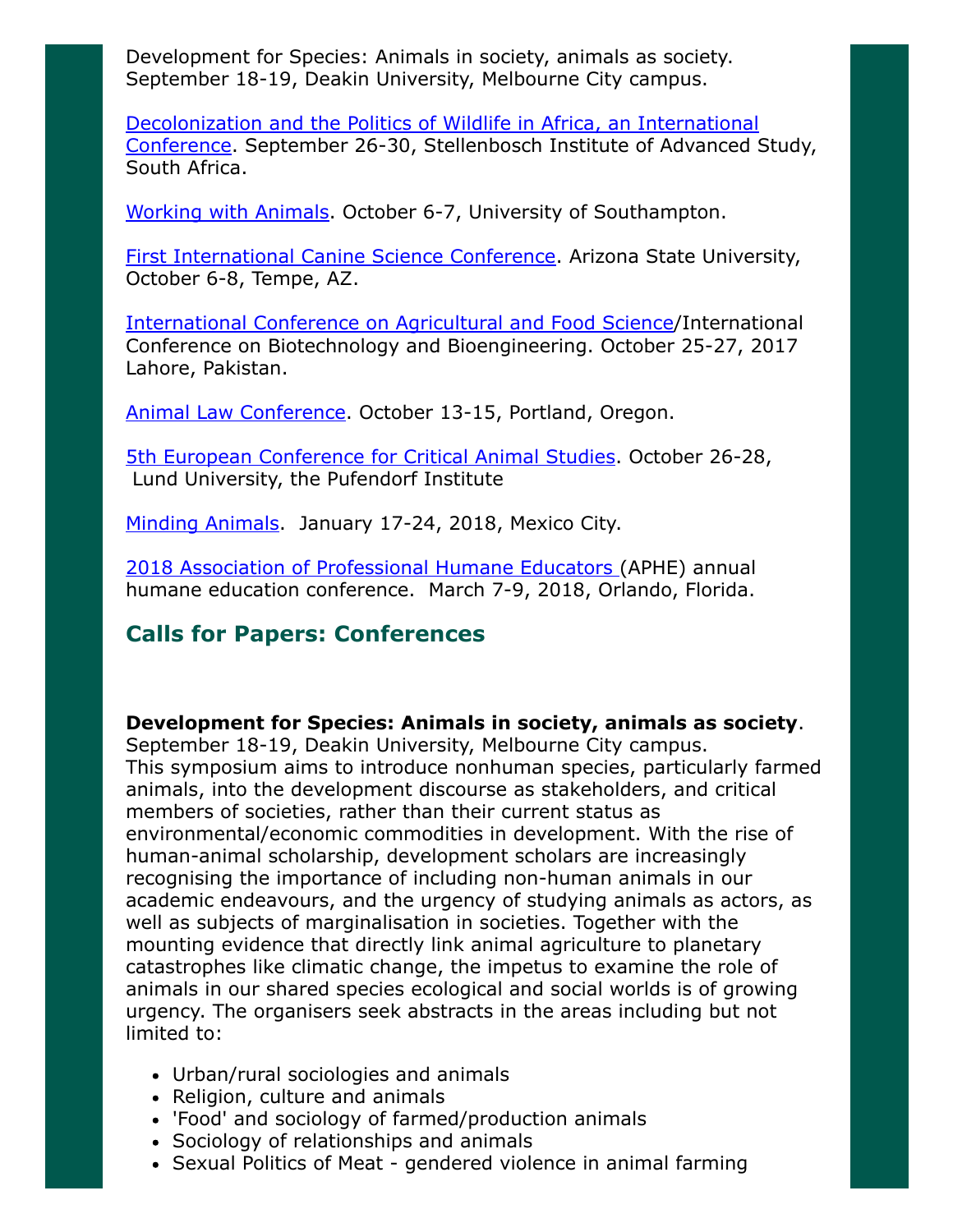- Companion Animals and society
- Poverty and animal rights
- Democracy and nonhuman animals
- Activism and animals
- Developing species inclusive spaces
- Challenging anthropocentrism in research

Presentations are to be 20mins in duration. Please send your 200-300 word abstracts to both [zoei.sutton@flinders.edu.au](mailto:zoei.sutton@flinders.edu.au) & [y.narayanan@deakin.edu.au](mailto:y.narayanan@deakin.edu.au) by June 30.

[Working](http://www.britishanimalstudiesnetwork.org.uk/FutureMeetings/WorkingwithAnimals.aspx) with Animals: October 6-7 at the University of Southampton. The British Animal Studies Network seeks papers for its next meeting, to be held at the University of Southampton on the theme of 'Working with Animals'. Please submit your title with an abstract of no more than 200 words and a brief biography (also of no more than 200 words) to Emma Roe on E.J.Roe@soton.ac.uk. These should be included within your email - i.e. not as attachments. The deadline for abstracts is July 14. Sadly there are no funds to support travel, accommodation or attendance costs. The organizers would welcome papers that deal with such issues in contemporary and historical settings, and would especially like to see papers that address these issues from contexts outside the UK, including the Global South. Papers are welcomed from across animal studies, including disciplines such as (but not limited to) geography, anthropology, sociology, literary studies, art history, history, science and technology studies, ethology, psychology, behavioural sciences and ecology.

# Calls for Papers: Books

**Encyclopedia of Food and Agricultural Ethics**, 2nd edition. Eds. Paul B. Thompson (Michigan State) and David M. Kaplan (University of North Texas). The editors are accepting contributions on the ethical dimensions of food, agriculture, eating, and animals. Entries should be 2,000 words (min) to 4,000 words (max). Contact [David.Kaplan@unt.edu](mailto:David.Kaplan@unt.edu) Deadline for submissions: October 1.

# Please Support our Human-Animal Studies Efforts

As you can see, there is a tremendous amount of activity and progress going on today in the field of human-animal studies, and we always invite your input and participation.

Your [donation](https://www.givedirect.org/donate/?cid=4552) to the Animals & Society Institute will enable us to continue to expand the field in many more ways and work in conjunction with